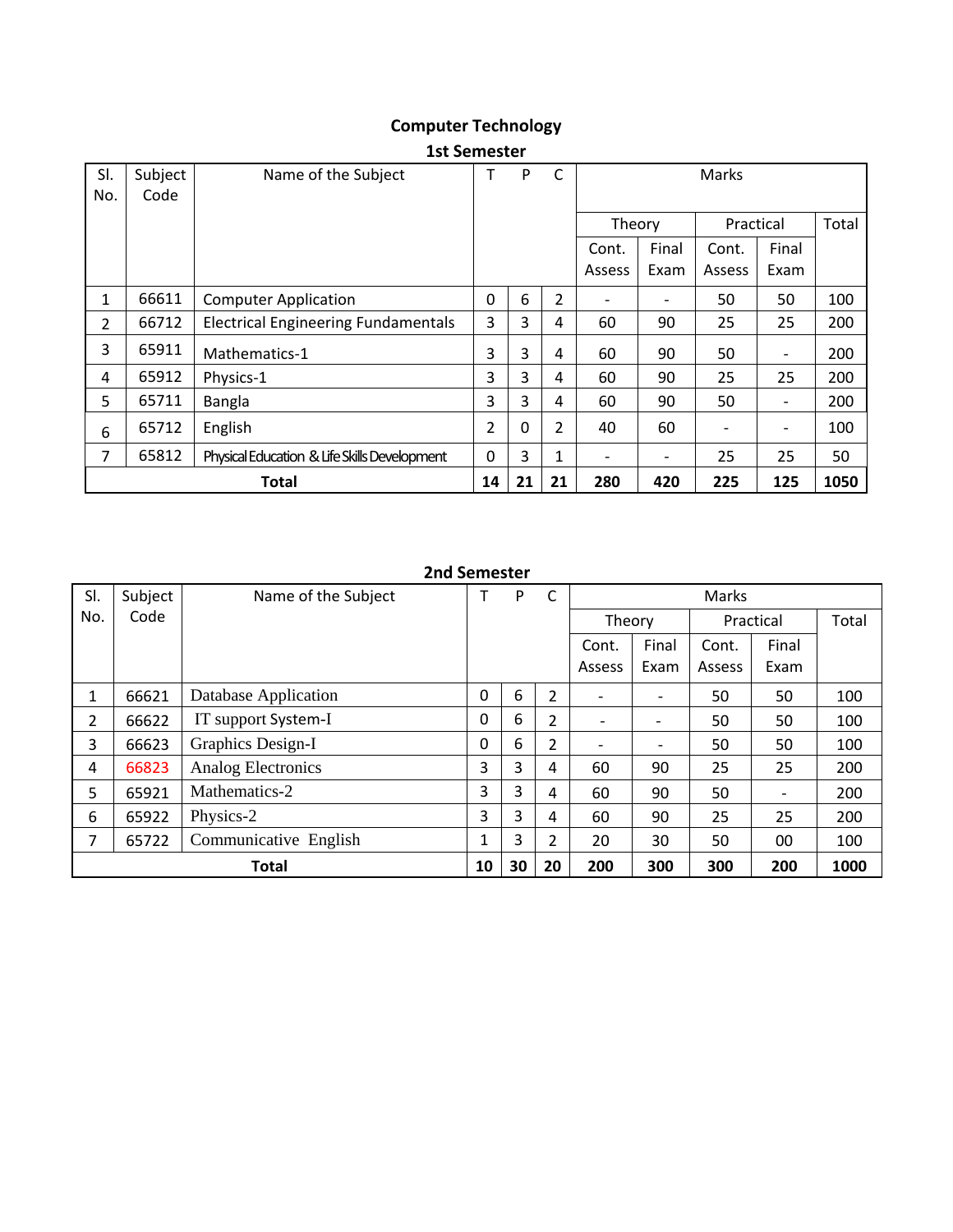### **Third Semester**

| SI. | Subject | Name of the Subject           |    | P  | C  | Marks                    |                          |           |       |       |
|-----|---------|-------------------------------|----|----|----|--------------------------|--------------------------|-----------|-------|-------|
| No. | Code    |                               |    |    |    | Theory                   |                          | Practical |       | Total |
|     |         |                               |    |    |    | Cont.                    | Final                    | Cont.     | Final |       |
|     |         |                               |    |    |    | Assess                   | Exam                     | Assess    | Exam  |       |
|     | 66631   | <b>Programming Essentials</b> | 2  | 3  | 3  | 40                       | 60                       | 25        | 25    | 150   |
| 2   | 66632   | Web Design                    | 0  | 6  | 2  | $\overline{\phantom{a}}$ | -                        | 50        | 50    | 100   |
| 3   | 66633   | Graphics design-II            | 0  | 6  | 2  | $\qquad \qquad$          | $\overline{\phantom{a}}$ | 50        | 50    | 100   |
| 4   | 66634   | IT support System-II          | 0  | 6  | 2  | $\overline{\phantom{a}}$ | $\overline{\phantom{0}}$ | 50        | 50    | 100   |
| 5   | 65931   | Mathematics-3                 | 3  | 3  | 4  | 60                       | 90                       | 50        | -     | 200   |
| 6   | 65913   | Chemistry                     | 3  | 3  | 4  | 60                       | 90                       | 25        | 25    | 200   |
| 7   | 65811   | Social Science                | 3  | 0  | 3  | 60                       | 90                       |           | -     | 150   |
|     |         | <b>Total</b>                  | 11 | 27 | 20 | 220                      | 330                      | 250       | 200   | 1000  |

| SI.            | Subject | Name of the Subject                              | т              | P  | $\mathsf{C}$   |                |       | Marks     |       |       |
|----------------|---------|--------------------------------------------------|----------------|----|----------------|----------------|-------|-----------|-------|-------|
| No.            | Code    |                                                  |                |    |                | Theory         |       | Practical |       | Total |
|                |         |                                                  |                |    |                | Cont.          | Final | Cont.     | Final |       |
|                |         |                                                  |                |    |                | Assess         | Exam  | Assess    | Exam  |       |
| 1              | 66641   | <b>Object Oriented Programming</b>               | $\overline{2}$ | 3  | 3              | 40             | 60    | 25        | 25    | 150   |
| $\overline{2}$ | 66642   | Data Structure & Algorithm                       | 2              | 3  | 3              | 40             | 60    | 25        | 25    | 150   |
| 3              | 66643   | Web Development                                  | 0              | 6  | $\overline{2}$ | $\overline{a}$ |       | 50        | 50    | 100   |
| 4              | 66644   | Data Communication System                        | $\overline{2}$ | 6  | 4              | 40             | 60    | 50        | 50    | 200   |
| 5              | 66645   | <b>Computer Peripherals</b>                      | $\mathbf{1}$   | 6  | 3              | 20             | 30    | 50        | 50    | 150   |
| 6              | 66842   | Principle of Digital Electronics                 | 3              | 3  | 4              | 60             | 90    | 25        | 25    | 200   |
| $\overline{7}$ | 65841   | <b>Business Organization &amp; Communication</b> | 2              | 0  | 2              | 40             | 60    |           | -     | 100   |
| 7              |         |                                                  |                |    |                |                |       |           |       |       |
|                |         | <b>Total</b>                                     | 12             | 27 | 21             | 240            | 360   | 225       | 225   | 1050  |

#### **4th Semester**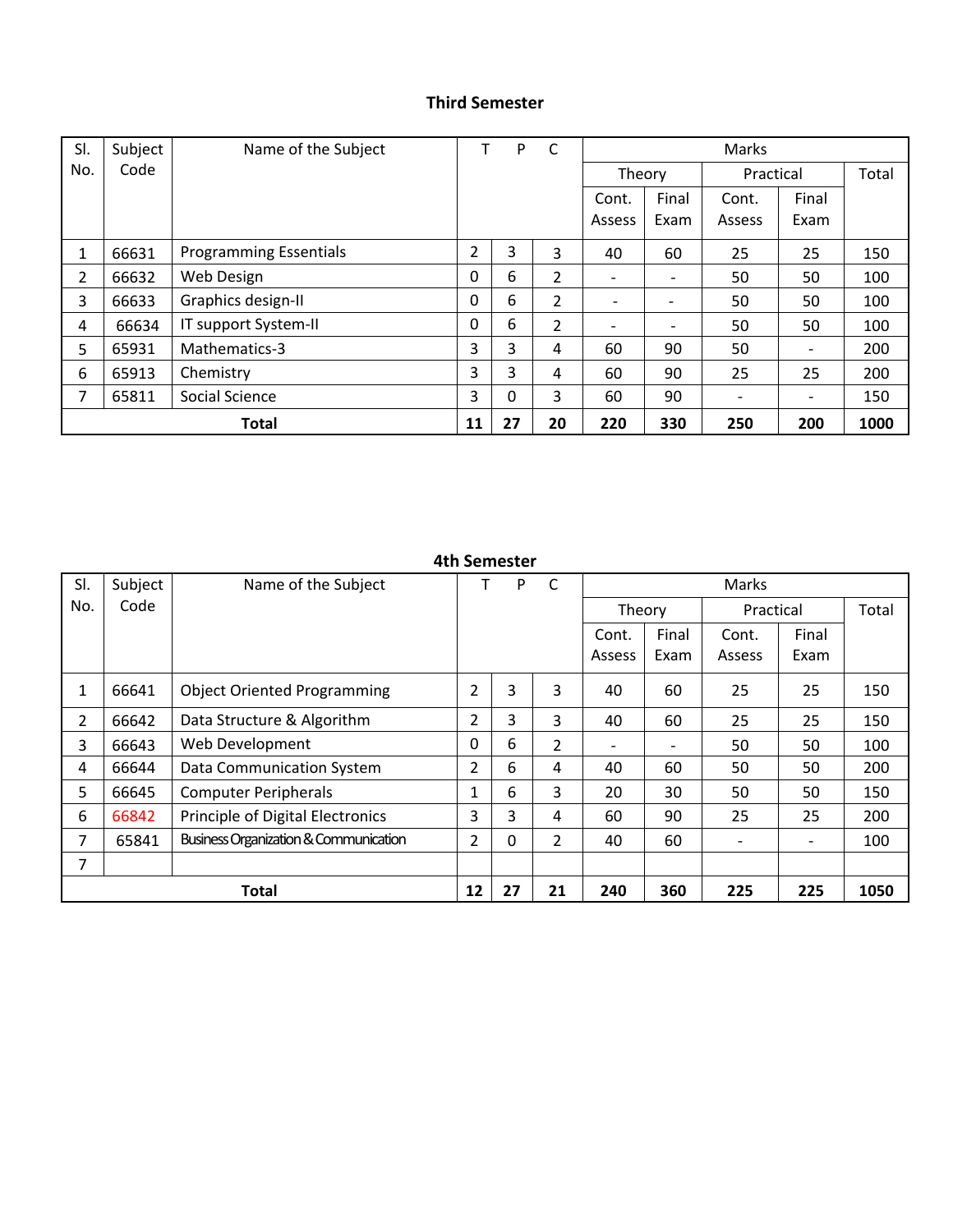|                | <b>SUI SEINESLEI</b> |                                         |    |    |                |                          |               |                 |                          |       |  |  |  |  |
|----------------|----------------------|-----------------------------------------|----|----|----------------|--------------------------|---------------|-----------------|--------------------------|-------|--|--|--|--|
| SI.            | Subject              | Name of the Subject                     |    | P  | $\mathsf{C}$   |                          |               | Marks           |                          |       |  |  |  |  |
| No.            | Code                 |                                         |    |    |                | Theory                   |               | Practical       |                          | Total |  |  |  |  |
|                |                      |                                         |    |    |                | Cont.<br>Assess          | Final<br>Exam | Cont.<br>Assess | Final<br>Exam            |       |  |  |  |  |
|                |                      |                                         |    |    |                |                          |               |                 |                          |       |  |  |  |  |
|                | 66651                | Programming in Java                     | 2  | 3  | 3              | 40                       | 60            | 25              | 25                       | 150   |  |  |  |  |
| $\overline{2}$ | 66652                | <b>Operating Systems application</b>    | 2  | 3  | 3              | 40                       | 60            | 25              | 25                       | 150   |  |  |  |  |
| 3              | 66653                | <b>Surveillance Security System</b>     | 1  | 6  | 3              | 20                       | 30            | 50              | 50                       | 150   |  |  |  |  |
| 4              | 66654                | Web Development Project                 | 0  | 6  | $\overline{2}$ |                          |               | 50              | 50                       | 100   |  |  |  |  |
| 5              | 66655                | Sequential Logic System                 | 3  | 3  | 4              | 60                       | 90            | 25              | 25                       | 200   |  |  |  |  |
| 6              | 66656                | PCB Design and Circuit Making           | 0  | 6  | 2              | $\overline{\phantom{a}}$ |               | 50              | 50                       | 100   |  |  |  |  |
| 7              | 65851                | <b>Accounting Theory &amp; Practice</b> | 2  | 3  | 3              | 40                       | 60            | 50              | $\overline{\phantom{a}}$ | 150   |  |  |  |  |
|                |                      | <b>Total</b>                            | 10 | 30 | 20             | 200                      | 300           | 275             | 225                      | 1000  |  |  |  |  |

# **5th Semester**

## **6th Semester**

| SI.            | Subject      | Name of the Subject                |          | P<br>C<br>Marks |                |                          |       |           |       |       |
|----------------|--------------|------------------------------------|----------|-----------------|----------------|--------------------------|-------|-----------|-------|-------|
| No.            | Code         |                                    |          |                 |                | Theory                   |       | Practical |       | Total |
|                |              |                                    |          |                 |                | Cont.                    | Final | Cont.     | Final |       |
|                |              |                                    |          |                 |                | Assess                   | Exam  | Assess    | Exam  |       |
| 1              | 66661        | Principals of Software Engineering | 2        | 6               | 4              | 40                       | 60    | 50        | 50    | 200   |
| $\overline{2}$ | 66662        | Microprocessor & Interfacing       | 2        | 3               | 3              | 40                       | 60    | 25        | 25    | 150   |
| 3              | 66663        | <b>Microcontroller Application</b> | $\Omega$ | 6               | $\overline{2}$ | $\overline{\phantom{0}}$ |       | 50        | 50    | 100   |
| 4              | 66664        | Database Management System         | 2        | 3               | 3              | 40                       | 60    | 25        | 25    | 150   |
| 5.             | 6666X        | <b>Optional Subject -1</b>         | 2        | 3               | 3              | 40                       | 60    | 25        | 25    | 150   |
| 6              | 64054        | <b>Environmental Studies</b>       | 2        | 0               | 2              | 40                       | 60    |           |       | 100   |
| 7              | 65852        | <b>Industrial Management</b>       | 2        | 0               | 2              | 40                       | 60    |           | -     | 100   |
|                | <b>Total</b> |                                    |          | 21              | 19             | 240                      | 360   | 175       | 175   | 950   |